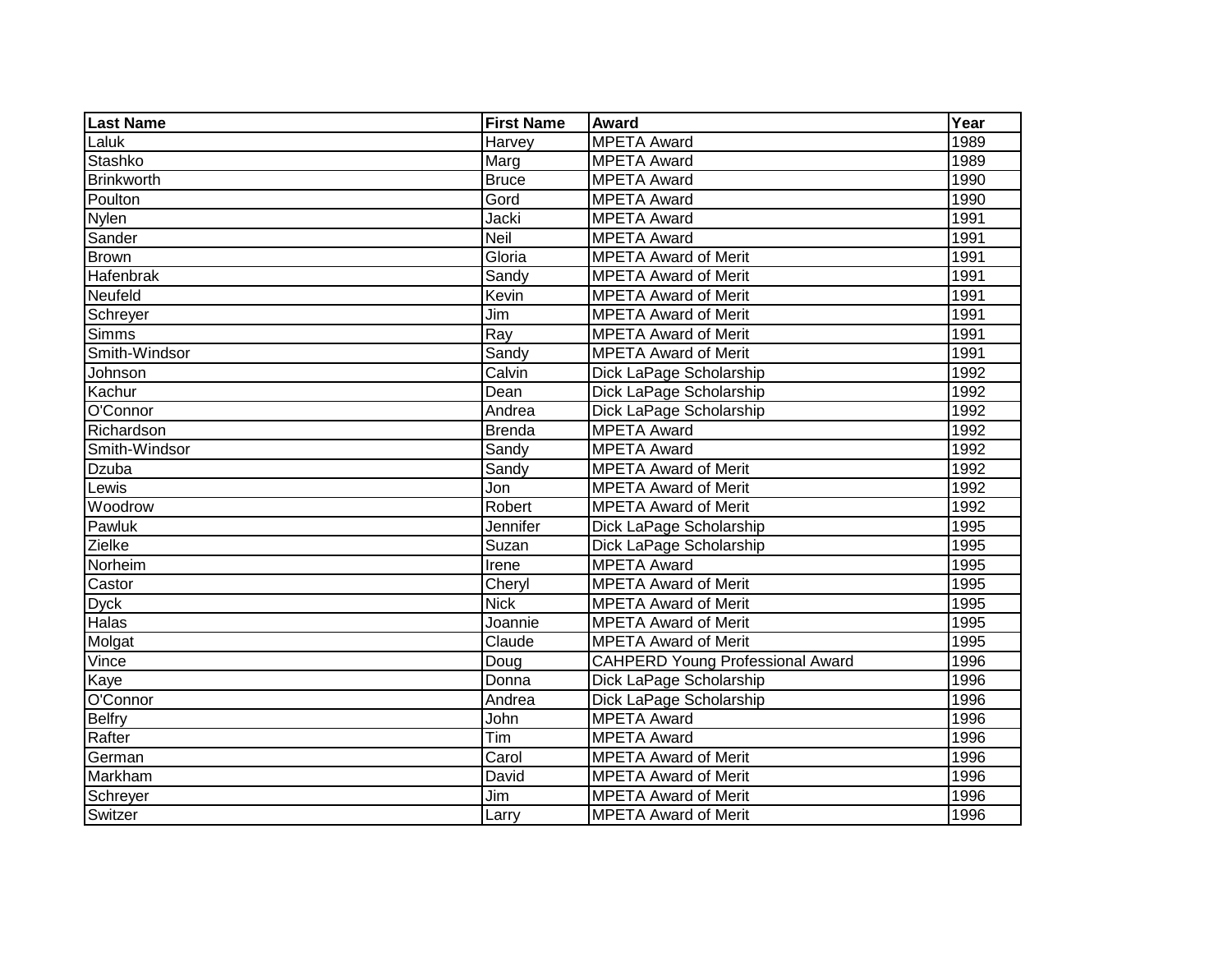| Warner                     | Keith         | <b>MPETA Award of Merit</b>             | 1996 |
|----------------------------|---------------|-----------------------------------------|------|
| Wilcox                     | Nigel         | <b>MPETA Award of Merit</b>             | 1996 |
| Nicholson                  | Leah          | Dick LaPage Scholarship                 | 1997 |
| Oster                      | <b>Murray</b> | Dick LaPage Scholarship                 | 1997 |
| Edwards                    | Dave          | <b>MPETA Award - Early Years</b>        | 1997 |
| Sisler                     | Ann           | <b>MPETA Award - Middle Years</b>       | 1997 |
| Edstrom                    | Jane          | <b>MPETA Award - Senior Years</b>       | 1997 |
| <b>Babb</b>                | <b>Mike</b>   | <b>MPETA Award of Merit</b>             | 1997 |
| <b>Barker</b>              | Bev           | <b>MPETA Award of Merit</b>             | 1997 |
| Bubnowicz                  | Stephen       | <b>MPETA Award of Merit</b>             | 1997 |
| <b>Zahn</b>                | Harvey        | <b>MPETA Award of Merit</b>             | 1997 |
| Bodnarus                   | Donald        | Dick LaPage Scholarship                 | 1998 |
| Riddell                    | Shelley-Lynn  | Dick LaPage Scholarship                 | 1998 |
| Hanna                      | Laurel        | <b>MPETA Award</b>                      | 1998 |
| Hatherly                   | <b>Brian</b>  | <b>MPETA Award</b>                      | 1998 |
| Ogston                     | Jim           | MPETA Award                             | 1998 |
| <b>Boulley</b>             | Gilles        | <b>MPETA Award of Merit</b>             | 1998 |
| Juchnowski                 | Diana         | <b>MPETA Award of Merit</b>             | 1998 |
| $\overline{\mathsf{Nein}}$ | Jim           | <b>MPETA Award of Merit</b>             | 1998 |
| Wilcox                     | Nigel         | <b>MPETA Award of Merit</b>             | 1998 |
| Cloutier-Burston           | Tracey        | <b>MPETA Recognition Award</b>          | 1998 |
| Lamy-Ditter                | Monique       | <b>MPETA Recognition Award</b>          | 1998 |
| Payne                      | Tracy         | <b>MPETA Recognition Award</b>          | 1998 |
| Penner                     | Christine     | <b>MPETA Recognition Award</b>          | 1998 |
| Sokolowski                 | <b>Mark</b>   | <b>CAHPERD Young Professional Award</b> | 1999 |
| Sport Manitoba             |               | <b>Coalition Award</b>                  | 1999 |
| Funk                       | Ramona        | Dick LaPage Scholarship                 | 1999 |
| Toonstra                   | Paula         | Dick LaPage Scholarship                 | 1999 |
| Chesney                    | Lynn          | <b>Innovator Award</b>                  | 1999 |
| Chesney                    | Kevin         | <b>Innovator Award</b>                  | 1999 |
| Peacock                    | Patricia      | <b>MPETA Award - Early Years</b>        | 1999 |
| Gutierrez                  | Fe            | <b>MPETA Award - Middle Years</b>       | 1999 |
| MacLaren                   | Anne          | <b>MPETA Award - Senior Years</b>       | 1999 |
| Redfern                    | Keith         | <b>MPETA Award - Senior Years</b>       | 1999 |
| <b>Barrow</b>              | Annette       | <b>MPETA Award of Merit</b>             | 1999 |
| Klassen                    | John          | <b>MPETA Award of Merit</b>             | 1999 |
| Schroeder                  | Karl          | <b>MPETA Award of Merit</b>             | 1999 |
|                            |               |                                         |      |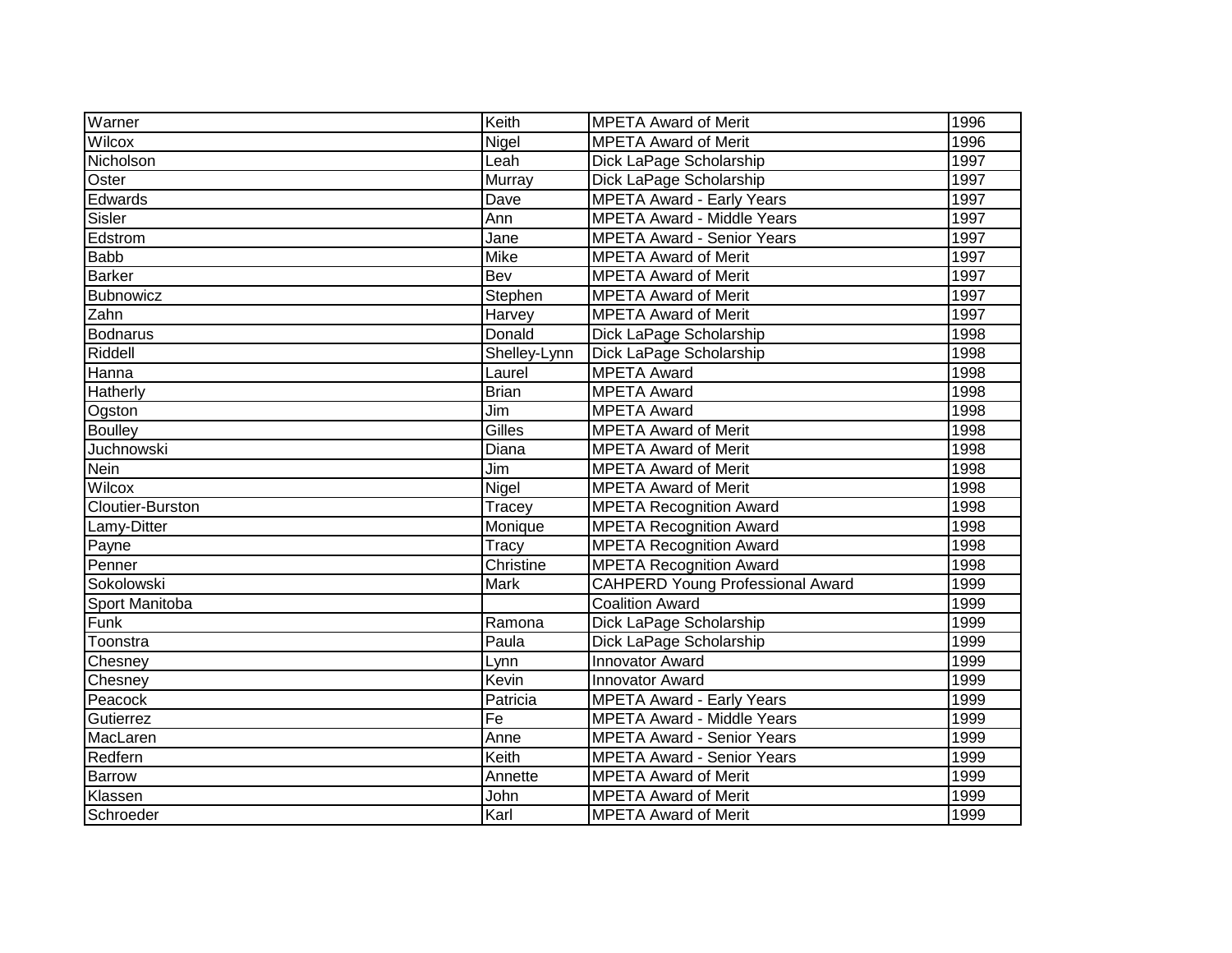| Stobbe                    | Gord                    | <b>MPETA Award of Merit</b>             | 1999 |
|---------------------------|-------------------------|-----------------------------------------|------|
| <b>Boch</b>               | David                   | <b>MPETA Recognition Award</b>          | 1999 |
| Gurney                    | Sheei-Lynn              | <b>MPETA Recognition Award</b>          | 1999 |
| Sokalski                  | <b>Derek</b>            | <b>MPETA Recognition Award</b>          | 1999 |
| Grouette                  | <b>Mikki</b>            | <b>Outdoor Education Award of Merit</b> | 1999 |
| West Kildonan Collegiate  |                         | <b>Stu Siem Award</b>                   | 1999 |
| Freedman                  | Amanda                  | <b>Beyond The Classroom</b>             | 2000 |
| Roe                       | Chris                   | <b>Beyond The Classroom</b>             | 2000 |
| Janzen                    | Henry                   | <b>Builder Award</b>                    | 2000 |
| Glavin                    | Suzanne                 | <b>CAHPERD Young Professional Award</b> | 2000 |
| Assiniboine South SD      |                         | <b>Coalition Award</b>                  | 2000 |
| Flin Flon School Division |                         | <b>Coalition Award</b>                  | 2000 |
| Murphy-James              | Rosanne                 | Dick LaPage Scholarship                 | 2000 |
| Willoughby                | Kim                     | Dick LaPage Scholarship                 | 2000 |
| Badiou                    | Gerry                   | <b>Innovator Award</b>                  | 2000 |
| <b>Badiou</b>             | Laurie                  | <b>Innovator Award</b>                  | 2000 |
| Gerylo                    | Gary                    | Innovator Award                         | 2000 |
| Sauder                    | $\overline{\text{Kim}}$ | <b>MPETA Award - Early Years</b>        | 2000 |
| <b>Deck</b>               | Sandee                  | <b>MPETA Award - Middle Years</b>       | 2000 |
| Campbell                  | Jennifer                | <b>MPETA Award - Senior Years</b>       | 2000 |
| <b>Bailey</b>             | lan                     | <b>MPETA Award of Merit</b>             | 2000 |
| Chabot                    | Phillipe                | <b>MPETA Award of Merit</b>             | 2000 |
| Isaac                     | Kathy                   | <b>MPETA Award of Merit</b>             | 2000 |
| Johnson                   | Tom                     | <b>MPETA Award of Merit</b>             | 2000 |
| Sampson                   | Jodi                    | <b>MPETA Award of Merit</b>             | 2000 |
| <b>Bush</b>               | Carol                   | <b>MPETA Recognition Award</b>          | 2000 |
| Coates                    | Doug                    | <b>Outdoor Education Award of Merit</b> | 2000 |
| Flin Flon SD              |                         | <b>Stu Siem Award</b>                   | 2000 |
| J.W. Gunn Mid Sch         |                         | Stu Siem Award                          | 2000 |
| Wilson                    | Ernie                   | <b>Builder Award</b>                    | 2001 |
| Burston                   | Tracey                  | <b>CAHPERD Young Professional Award</b> | 2001 |
| Manitoba Health           |                         | <b>Coalition Award</b>                  | 2001 |
| <b>MAST</b>               |                         | <b>Coalition Award</b>                  | 2001 |
| <b>MEY</b>                |                         | <b>Coalition Award</b>                  | 2001 |
| Fraser                    | Carolyn May             | Dick LaPage Scholarship                 | 2001 |
| Pechy                     | Bethany Lynn            | Dick LaPage Scholarship                 | 2001 |
| <b>Nein</b>               | Jim                     | <b>Innovator Award</b>                  | 2001 |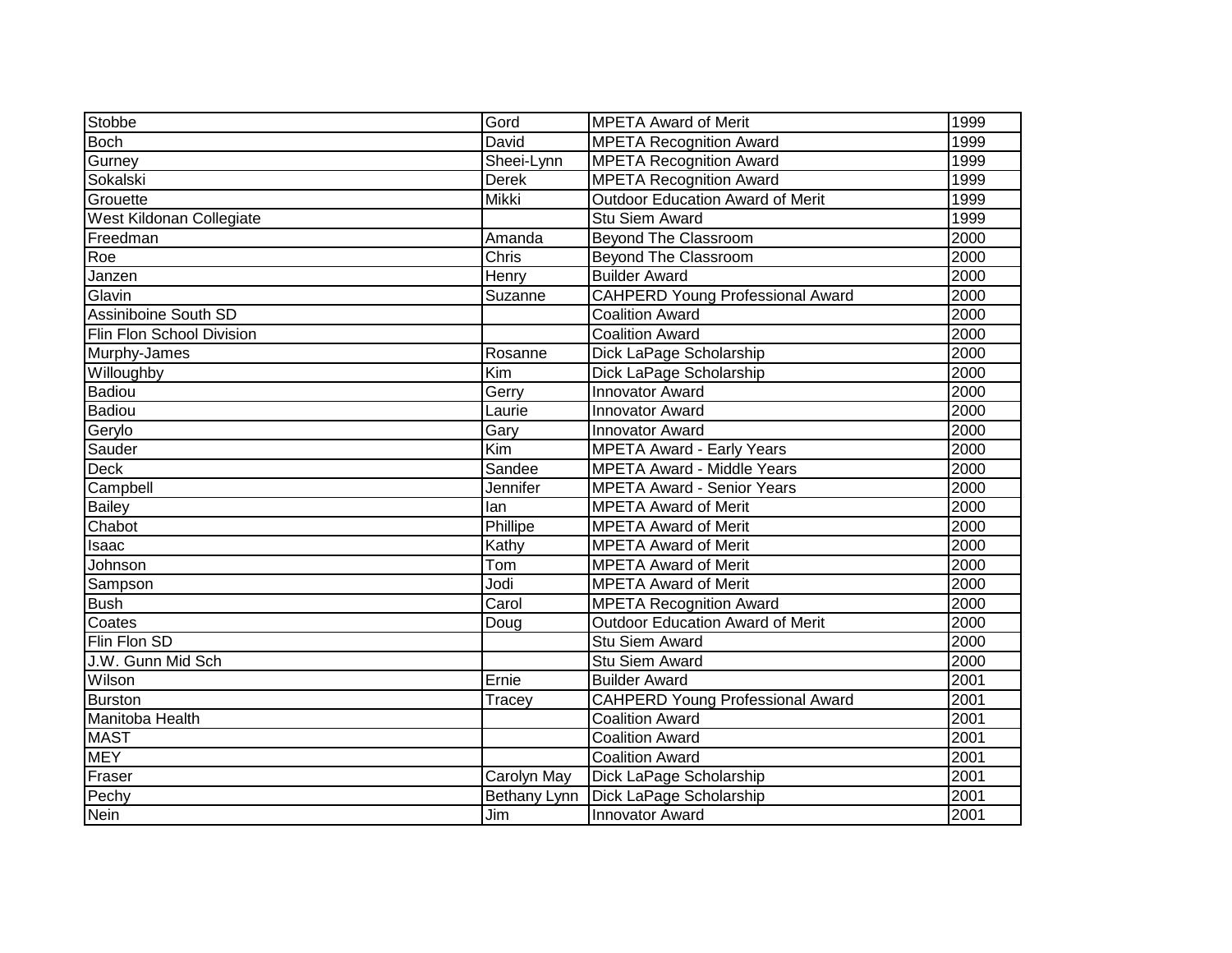| Porson                           | Jane           | <b>MPETA Award - Early Years</b>           | 2001 |
|----------------------------------|----------------|--------------------------------------------|------|
| Abram                            | <b>Blaine</b>  | <b>MPETA Award - Middle Years</b>          | 2001 |
| Bramadat                         | <b>Derek</b>   | <b>MPETA Award - Middle Years</b>          | 2001 |
| Bazinet                          | Michelle       | <b>MPETA Award - Senior Years</b>          | 2001 |
| Cross                            | Karen          | <b>MPETA Award of Merit</b>                | 2001 |
| Riva                             | Gianfranco     | <b>MPETA Award of Merit</b>                | 2001 |
| <b>Stanners</b>                  | Robert         | <b>Outdoor Education Award of Merit</b>    | 2001 |
| College Louis Riel               |                | <b>Stu Siem Award</b>                      | 2001 |
| <b>Belfry</b>                    | John           | <b>Builder Award</b>                       | 2002 |
| Hardy                            | Jim            | <b>Builder Award</b>                       | 2002 |
| Muggridge                        | Dan            | <b>CAHPERD Young Professional Award</b>    | 2002 |
| <b>Recreation Connections MB</b> |                | <b>Coalition Award</b>                     | 2002 |
| Pena                             | Makaela        | Dick LaPage Scholarship                    | 2002 |
| Penner                           | <b>Desiree</b> | Dick LaPage Scholarship                    | 2002 |
| 7 Oaks Mid Yrs Teachers          |                | Innovator Award                            | 2002 |
| <b>McManes</b>                   | Grant          | <b>MPETA Award - Early Years</b>           | 2002 |
| Clark-Gillespie                  | JoAnne         | <b>MPETA Award - Middle Years</b>          | 2002 |
| Gillespie                        | JoAnne         | <b>MPETA Award - Middle Years</b>          | 2002 |
| St. Norbert Immersion            |                | Stu Siem Award                             | 2002 |
| LaPage                           | <b>Dick</b>    | <b>Builder Award</b>                       | 2003 |
| <b>MPESA</b>                     |                | <b>Coalition Award</b>                     | 2003 |
| Clarke                           | Regan          | Dick LaPage Scholarship                    | 2003 |
| Pollock                          | Kimberley      | Dick LaPage Scholarship                    | 2003 |
| Willoughby                       | Heather        | Innovator Award                            | 2003 |
| <b>Waly-Shukster</b>             | <b>Barbie</b>  | <b>MPETA Award - Early Years</b>           | 2003 |
| Yachison                         | Ida            | <b>MPETA Award - Middle Years</b>          | 2003 |
| Williams                         | Jody           | <b>MPETA Award - Senior Years</b>          | 2003 |
| Durand                           | Jack           | <b>Outdoor Education Award of Merit</b>    | 2003 |
| Picard                           | Kathy          | Regional Recognition Award - Eastman       | 2003 |
| Johnson                          | Tom            | Regional Recognition Award - Interlake     | 2003 |
| Cameron                          | Murray         | Regional Recognition Award - Norman        | 2003 |
| Madill                           | David          | Regional Recognition Award - Parkland      | 2003 |
| Peters                           | Carol          | Regional Recognition Award - South Central | 2003 |
| Hildebrand                       | <b>Barb</b>    | Regional Recognition Award - Westman       | 2003 |
| Erickson Collegiate              |                | Stu Siem Award                             | 2003 |
| Daly                             | Jim            | <b>Builder Award</b>                       | 2004 |
| Potapinski                       | Dionne         | <b>CAHPERD Young Professional Award</b>    | 2004 |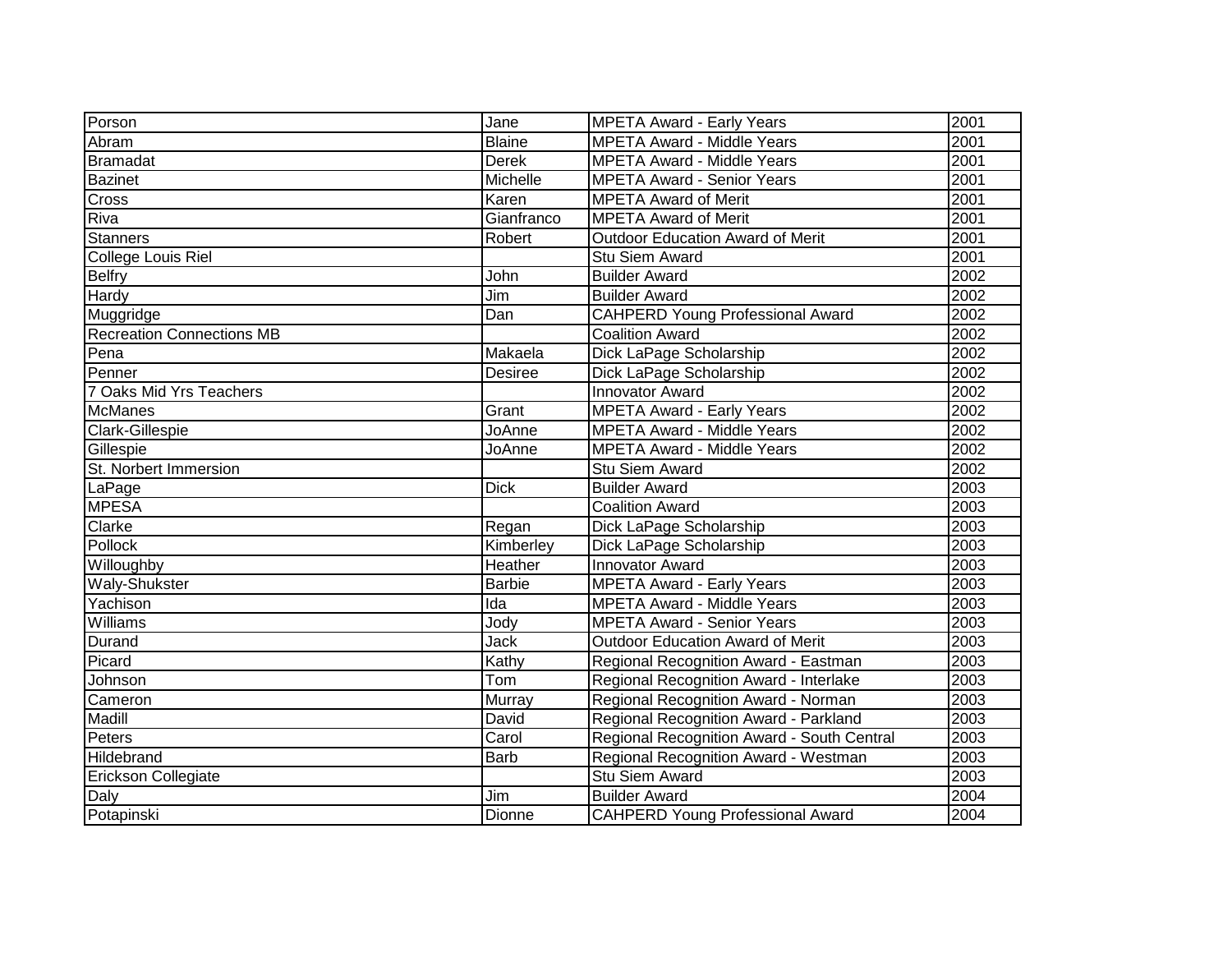| Manitoba Marathon                        |                   | <b>Coalition Award</b>                     | 2004 |
|------------------------------------------|-------------------|--------------------------------------------|------|
| Bohemier                                 | Sylvie            | Dick LaPage Scholarships                   | 2004 |
| Pechey                                   | Bethany           | Dick LaPage Scholarships                   | 2004 |
| Serbin                                   | $\overline{Bill}$ | <b>Innovator Award</b>                     | 2004 |
| Fiola                                    | Suzanne           | <b>MPETA Award - Early Years</b>           | 2004 |
| Juchnowski                               | <b>Diana</b>      | <b>MPETA Award - Middle Years</b>          | 2004 |
| Kelesnik                                 | Fred              | <b>MPETA Award - Senior Years</b>          | 2004 |
| Chabot                                   | Phillipe          | <b>MPETA Award of Merit</b>                | 2004 |
| Chilton                                  | Tracey            | <b>MPETA Award of Merit</b>                | 2004 |
| Morton                                   | Jean              | <b>MPETA Award of Merit</b>                | 2004 |
| Pelland                                  | <b>Dolores</b>    | <b>MPETA Award of Merit</b>                | 2004 |
| Wazney                                   | Greg              | <b>MPETA Award of Merit</b>                | 2004 |
| Roe                                      | Chris             | <b>Outdoor Education Award of Merit</b>    | 2004 |
| Tetrault                                 | Amanda            | <b>Outdoor Education Award of Merit</b>    | 2004 |
| Edwards                                  | Dave              | Regional Recognition Award - Eastman       | 2004 |
| Skibinski                                | Cliff             | Regional Recognition Award - Interlake     | 2004 |
| Gutierrez                                | F <sub>e</sub>    | Regional Recognition Award - Norman        | 2004 |
| Davidson                                 | <b>Bill</b>       | Regional Recognition Award - Parkland      | 2004 |
| Martin                                   | Neil              | Regional Recognition Award - South Central | 2004 |
| Gamey                                    | Muriel            | Regional Recognition Award - Westman       | 2004 |
| Pinawa Secondary School                  |                   | Stu Siem Award                             | 2004 |
| Brinkworth                               | <b>Bruce</b>      | <b>Builder Award</b>                       | 2005 |
| Kelbert                                  | Cam               | <b>CAHPERD Young Professional Award</b>    | 2005 |
| Healthy Schools - Healthy Child Manitoba |                   | <b>Coalition Award</b>                     | 2005 |
| Landry                                   | Kathryn           | Dick LaPage Scholarship                    | 2005 |
| Bubnowicz                                | Stephen           | <b>Innovator Award</b>                     | 2005 |
| Isaac                                    | Kathy             | <b>MPETA Award - Early Years</b>           | 2005 |
| Lépine                                   | Ben               | <b>MPETA Award - Middle Years</b>          | 2005 |
| <b>McComb</b>                            | Cheryl            | <b>MPETA Award - Senior Years</b>          | 2005 |
| Kelbert                                  | Cam               | <b>MPETA Award of Merit</b>                | 2005 |
| Leaden                                   | Rae               | <b>MPETA Award of Merit</b>                | 2005 |
| Lockhart                                 | Deb               | <b>MPETA Award of Merit</b>                | 2005 |
| Zatwarnicki                              | Vern              | <b>Outdoor Education Award of Merit</b>    | 2005 |
| Kelbert                                  | Cam               | Regional Recognition Award - Eastman       | 2005 |
| Leduchowski                              | Gordie            | Regional Recognition Award - Interlake     | 2005 |
| Gillis                                   | Sarah             | Regional Recognition Award - Norman        | 2005 |
| Hafenbrak                                | Sandy             | Regional Recognition Award - Parkland      | 2005 |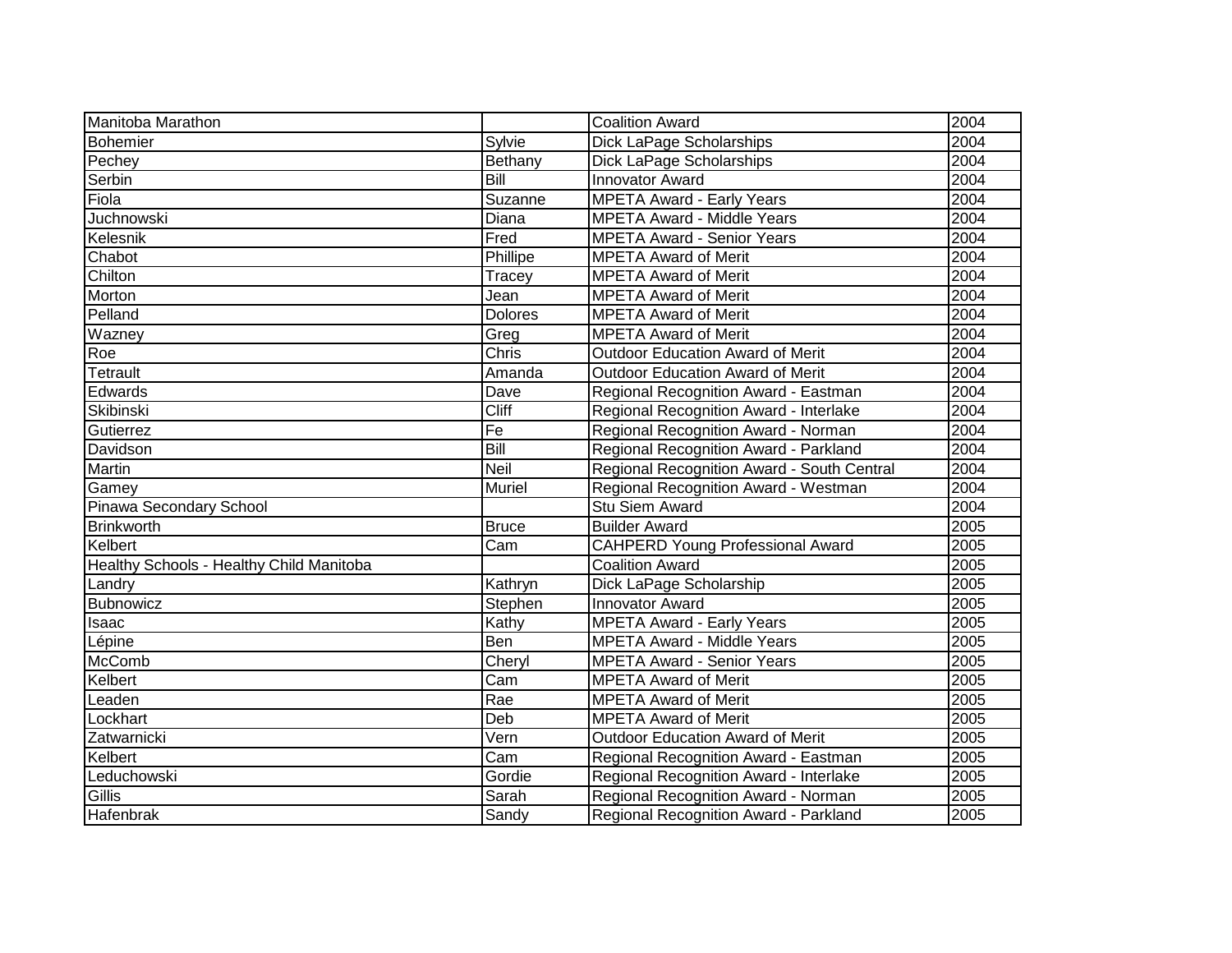| Fehr                                                | Walter       | Regional Recognition Award - South Central | 2005 |
|-----------------------------------------------------|--------------|--------------------------------------------|------|
| Young                                               | Rhonda       | Regional Recognition Award - Westman       | 2005 |
| Dorge                                               | Jacques      | <b>Builder Award</b>                       | 2006 |
| <b>Spiers</b>                                       | Jeff         | <b>CAHPERD Young Professional Award</b>    | 2006 |
| Manitoba in motion                                  |              | <b>Coalition Award</b>                     | 2006 |
| Denys                                               | David        | Dick LaPage Scholarships                   | 2006 |
| Lister                                              | Eric         | Dick LaPage Scholarships                   | 2006 |
| Routledge                                           | Randy        | <b>Innovator Award</b>                     | 2006 |
| Clark                                               | Ralph        | <b>MPETA Award - Early Years</b>           | 2006 |
| Douglas                                             | Heather      | <b>MPETA Award - Middle Years</b>          | 2006 |
| Potapinski                                          | Dionne       | <b>MPETA Award - Senior Years</b>          | 2006 |
| Marcoux                                             | Paul         | <b>Outdoor Education Award of Merit</b>    | 2006 |
| Algera                                              | Ray          | Regional Recognition Award - Eastman       | 2006 |
| Eyjolfson                                           | Lyle         | Regional Recognition Award - Interlake     | 2006 |
| <b>NA</b>                                           |              | Regional Recognition Award - Norman        | 2006 |
| Tottle                                              | <b>Bryan</b> | Regional Recognition Award - Parkland      | 2006 |
| Fraser                                              | Carolyn      | Regional Recognition Award - South Central | 2006 |
| Malowski                                            | Dave         | Regional Recognition Award - Westman       | 2006 |
| Shyiak                                              | Dave         | <b>Builder Award</b>                       | 2007 |
| Lowe                                                | Heather      | <b>CAHPERD Young Professional Award</b>    | 2007 |
| Dairy Farmers of Manitoba                           |              | <b>Coalition Award</b>                     | 2007 |
| Fortier                                             | Stephanie    | Dick LaPage Scholarships                   | 2007 |
| Nixon                                               | Kyle         | Dick LaPage Scholarships                   | 2007 |
| Humeniuk                                            | Loretta      | <b>Innovator Award</b>                     | 2007 |
| Seven Oaks School Division Physical Education Staff |              | <b>Innovator Award</b>                     | 2007 |
| Reynolds                                            | Sheldon      | <b>MPETA Award - Early Years</b>           | 2007 |
| Dawson                                              | <b>Bob</b>   | <b>MPETA Award - Middle Years</b>          | 2007 |
| Bamburak                                            | Roger        | <b>MPETA Award - Senior Years</b>          | 2007 |
| Abbott                                              | Rob          | <b>MPETA Award of Merit</b>                | 2007 |
| <b>Bailey</b>                                       | lan          | <b>MPETA Award of Merit</b>                | 2007 |
| Gagnon-Martel                                       | Joanne       | Regional Recognition Award - Eastman       | 2007 |
| Lee                                                 | Tim          | Regional Recognition Award - Interlake     | 2007 |
| Harwood                                             | Todd         | Regional Recognition Award - Norman        | 2007 |
| Sokolowski                                          | <b>Mark</b>  | Regional Recognition Award - South Central | 2007 |
| MacKay                                              | Gary         | Regional Recognition Award - Westman       | 2007 |
| Crowe                                               | Donna        | <b>Builder Award</b>                       | 2008 |
| Ramsey                                              | Tyson        | <b>CAHPERD Young Professional Award</b>    | 2008 |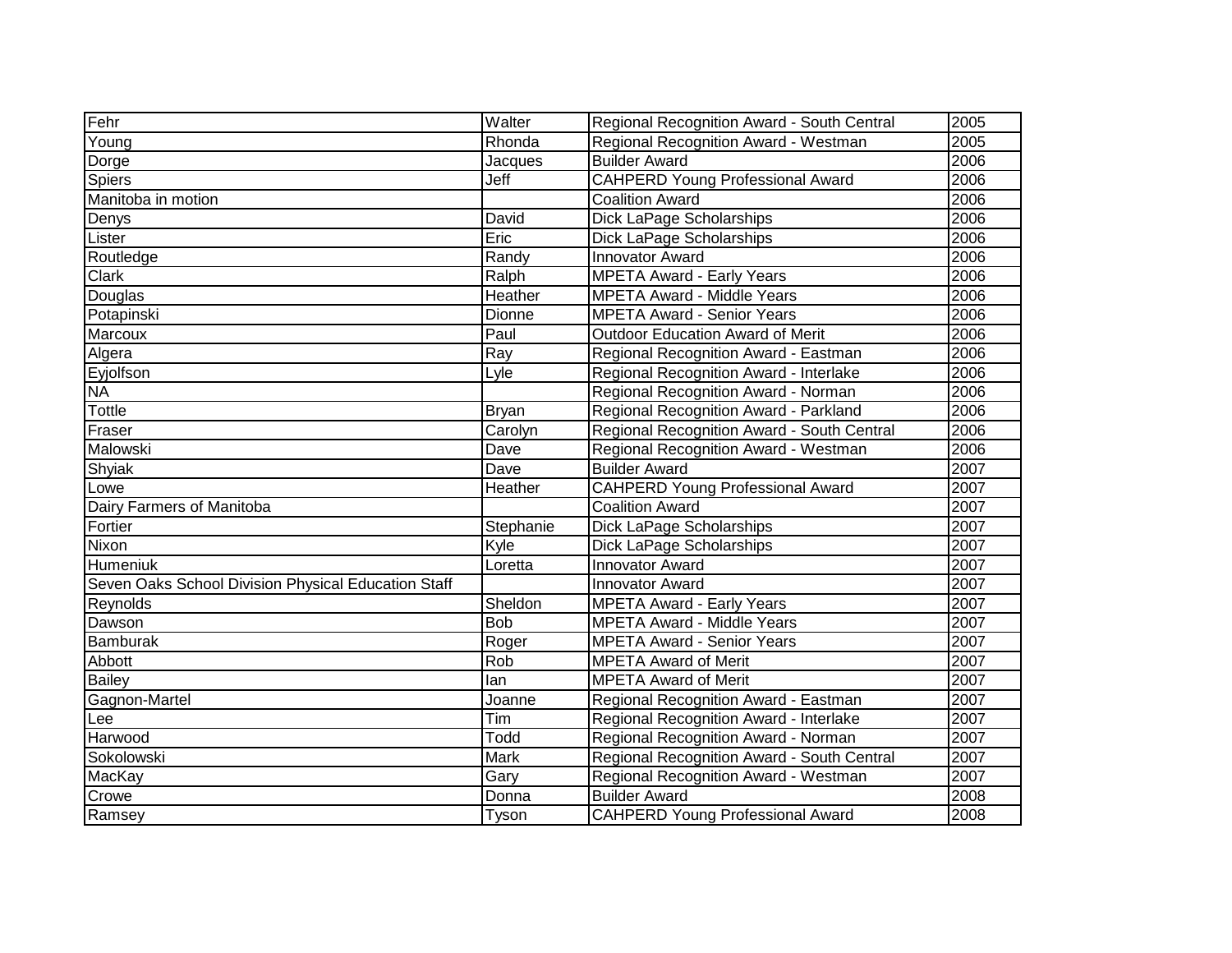| <b>Resource Conservation Manitoba</b> |               | <b>Coalition Award</b>                             | 2008 |
|---------------------------------------|---------------|----------------------------------------------------|------|
| Zukewich                              | Lacey         | Dick LaPage Scholarship                            | 2008 |
| Lopes                                 | Marco         | Dick LaPage Scholarship                            | 2008 |
| Toet                                  | Ashley        | Dick LaPage Scholarship                            | 2008 |
| Omori                                 | Chris         | Dick LaPage Scholarship                            | 2008 |
| Radisson School                       |               | Golden Apple Award                                 | 2008 |
| <b>Tanner's Crossing School</b>       |               | Golden Apple Award                                 | 2008 |
| Friesen                               | <b>Bonnie</b> | <b>Innovator Award</b>                             | 2008 |
| Markham                               | David         | <b>MPETA Award - Early Years</b>                   | 2008 |
| Hildebrand                            | <b>Barb</b>   | <b>MPETA Award - Middle Years</b>                  | 2008 |
| Reyda                                 | Court         | <b>MPETA Award - Senior Years</b>                  | 2008 |
| Ballantyne                            | James         | <b>MPETA Award of Merit</b>                        | 2008 |
| Kerr                                  | Dale          | <b>Outdoor Education Award of Merit</b>            | 2008 |
| Gosselin                              | Lisa          | Regional Recognition Award - Eastman               | 2008 |
| Comeault                              | Rene          | Regional Recognition Award - Interlake             | 2008 |
| Whiteway                              | Judy          | Regional Recognition Award - South Central         | 2008 |
| Tully                                 | Joyce         | Regional Recognition Award - Westman               | 2008 |
| <b>Windsor Park Collegiate</b>        |               | Stu Siem Award                                     | 2008 |
| Crepeele                              | Chantelle     | Dick LaPage Scholarship                            | 2012 |
| Schure                                | Kristjana     | Dick LaPage Scholarship                            | 2012 |
| Kauk                                  | Trisha        | Dick LaPage Scholarship                            | 2012 |
| <b>Barnes</b>                         | Heather       | Dick LaPage Scholarship                            | 2012 |
| Romanchuk                             | Leah          | Dick LaPage Scholarship                            | 2012 |
| Klowak                                | Adam          | Dick LaPage Scholarship                            | 2012 |
| Rutledge                              | Rob           | PHE Canada Andy Anderson Young Professional A 2012 |      |
| Thomson                               | Don           | Regional Recognition Award- Westman                | 2012 |
| Baron                                 | Craig         | Regional Recognition Award-South Central           | 2012 |
| Abbott                                | Rob           | Regional Recognition Award- Norman West            | 2012 |
| <b>Nicolas</b>                        | Joel          | <b>Outdoor Education Award of Merit</b>            | 2012 |
| Daerwood School                       |               | Golden Apple Award                                 | 2012 |
| <b>Manitoba Movement Skills</b>       |               | <b>Coalition Award</b>                             | 2012 |
| McCannell                             | Daryle        | <b>Innovator Award</b>                             | 2012 |
| Lourenzo                              | Rodger        | <b>MPETA Award- Early Years</b>                    | 2012 |
| Gawiak                                | Doug          | <b>MPETA Award- Middle Years</b>                   | 2012 |
| Kerr                                  | Dale          | <b>Builder Award</b>                               | 2012 |
| Thompson                              | Raena         | <b>Stu Siem Award</b>                              | 2013 |
| Thompson                              | Emily         | Andy Power Award                                   | 2013 |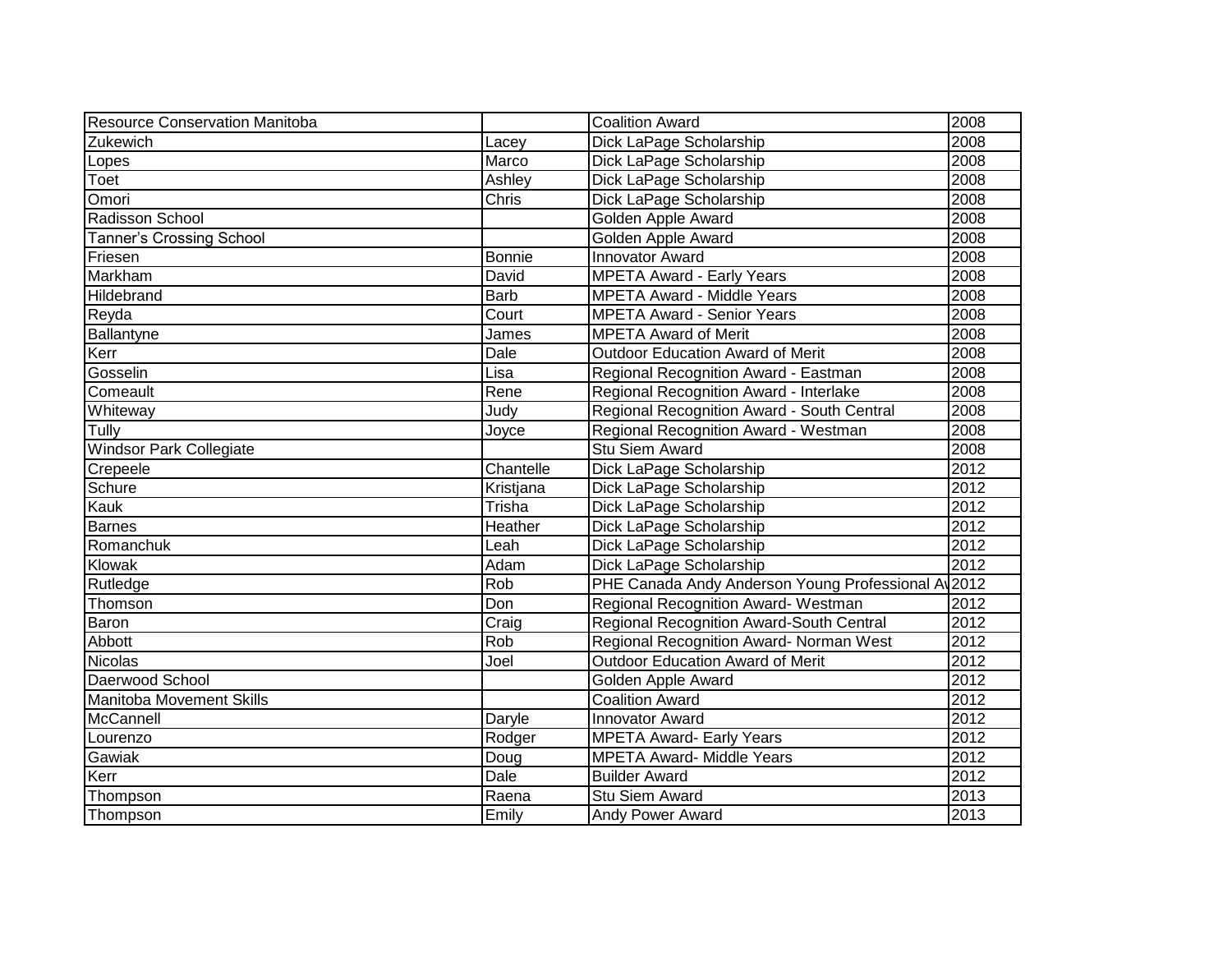| Kriellaars                           | Dean           | <b>Builder Award</b>                               | 2013 |
|--------------------------------------|----------------|----------------------------------------------------|------|
| SMD Sledge Hockey Manitoba           |                | <b>Coalition Award</b>                             | 2013 |
| Gadient                              | <b>Brian</b>   | <b>Innovator Award</b>                             | 2013 |
| <b>Beausejour Early Years School</b> |                | Golden Apple Award                                 | 2013 |
| <b>Bissonnette</b>                   | Christian      | PHE Canada Andy Anderson Young Professional At     | 2013 |
| Verrier                              | Ron            | Regional Recognition Award- Eastman                | 2013 |
| Kachur                               | Dean           | Regional Recognition Award- Westman                | 2013 |
| Heppner                              | Jesse          | Regional Recognition Award- South Central          | 2013 |
| <b>Bujold</b>                        | JJ             | Regional Recognition Award- Norman East            | 2013 |
| Moore                                | Donna          | <b>MPETA Award- Early Years</b>                    | 2013 |
| Thomson                              | Dani           | <b>MPETA Award- Middle Years</b>                   | 2013 |
| Tozer                                | <b>Brenda</b>  | <b>MPETA Award- Senior Years</b>                   | 2013 |
| <b>Dyck</b>                          | <b>Nick</b>    | <b>Builder Award</b>                               | 2014 |
| Gopher Sport                         |                | <b>Coalition Award</b>                             | 2014 |
| New Era School                       |                | Golden Apple Award                                 | 2014 |
| Van Alstyne                          | <b>Tess</b>    | Andy Power Award                                   | 2014 |
| Halas                                | Joannie        | <b>Innovator Award</b>                             | 2014 |
| Neufeld                              | <b>Brendan</b> | PHE Canada Andy Anderson Young Professional A 2014 |      |
| John W. Gunn School                  |                | Stu Siem Award                                     | 2014 |
| Tratch                               | Jordan         | <b>MPETA Award- Early Years</b>                    | 2014 |
| <b>Steeves</b>                       | Christy        | Regional Recognition Award-Interlake               | 2014 |
| Mordern Collegiate                   |                | Regional Recognition Award- South Central          | 2014 |
| Rebizant                             | <b>Steve</b>   | Regional Recognition Award- Eastman                | 2014 |
| Smith                                | Meagan         | Regional Recognition Award- Westman                | 2014 |
| Worms                                | Michelle       | Dick LaPage Scholarship                            | 2014 |
| <b>Dyck</b>                          | Jordan         | Dick LaPage Scholarship                            | 2014 |
| Schrader                             | Morgan         | Dick LaPage Scholarship                            | 2014 |
| Ayre                                 | Sean           | Dick LaPage Scholarship                            | 2014 |
| Ryback                               | Arista         | Dick LaPage Scholarship                            | 2014 |
| Schollenberg                         | Joel           | Dick LaPage Scholarship                            | 2014 |
| llchena                              | <b>Bev</b>     | <b>Innovator Award</b>                             | 2016 |
| Hatherly                             | <b>Brian</b>   | <b>Builder Award</b>                               | 2016 |
| Lamoureux                            | Carolyn        | <b>Outdoor Education Award of Merit</b>            | 2016 |
| Giannotti                            | Tim            | PHE Canada Andy Anderson Young Professional A 2016 |      |
| Chabot                               | Philippe       | PHE Manitoba Award-Middle Years                    | 2016 |
| Zajac                                | Sue            | PHE Manitoba Award- Early Years                    | 2016 |
| Gamblin                              | Michelle       | Regional Recognition Award- Norman West            | 2016 |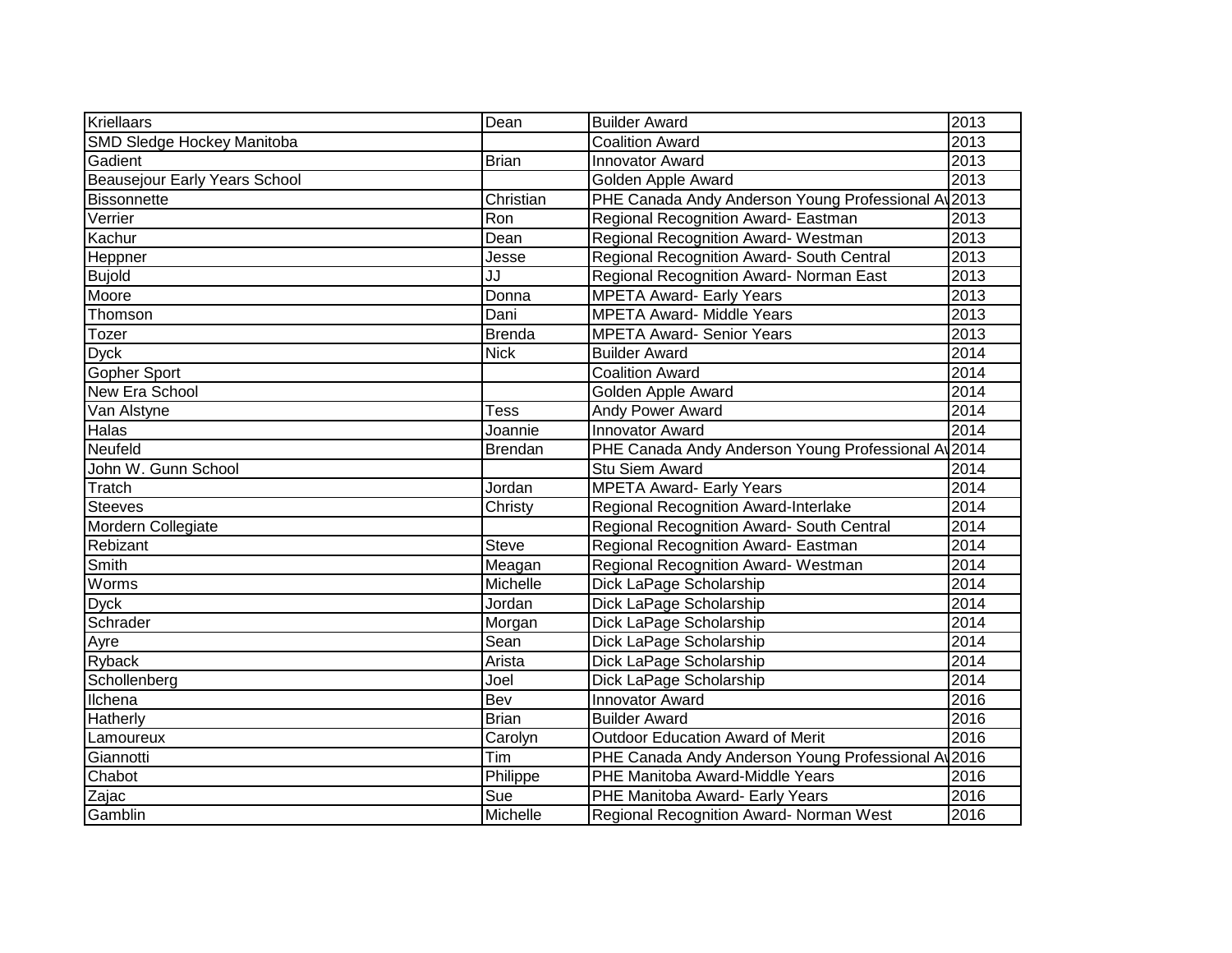| Rosset                      | Dan          | Regional Recognition Award-South Central           | 2016 |
|-----------------------------|--------------|----------------------------------------------------|------|
| Penner                      | <b>Bud</b>   | Regional Recognition Award- Eastman                | 2016 |
| Andrade                     | Samuel       | Dick LaPage Scholarship                            | 2016 |
| Hay                         | Janel        | Dick LaPage Scholarship                            | 2016 |
| Schettler                   | Kylee        | Dick LaPage Scholarship                            | 2016 |
| Wiebe-Pantel                | Kylie        | Dick LaPage Scholarship                            | 2016 |
| Plante                      | Caylie       | Dick LaPage Scholarship                            | 2016 |
| Vandepoele                  | Craig        | Dick LaPage Scholarship                            | 2016 |
| Daisley                     | Robert       | <b>Coalition Award</b>                             | 2017 |
| <b>Brooklands School</b>    |              | Golden Apple Award                                 | 2017 |
| Robillard                   | <b>Blair</b> | <b>Innovator Award</b>                             | 2017 |
| Hardern                     | Dean         | PHE Canada Andy Anderson Young Professional A 2017 |      |
| St. James Collegiate        |              | <b>Stu Siem Award</b>                              | 2017 |
| Oswald                      | Shawn        | Regional Recognition Award-Interlake               | 2018 |
| McMillan                    | <b>Brian</b> | Regional Recognition Award- Norman West            | 2018 |
| Unrau                       | Brent        | Regional Recognition Award- South Central          | 2018 |
| Ferrar                      | Melissa      | Regional Recognition Award- Norman East            | 2018 |
| Tulk                        | Dawn         | PHE Manitoba Award-Middle Years                    | 2018 |
| Gysel                       | Alyson       | PHE Manitoba Award-Senior Years                    | 2018 |
| Sawatzky                    | Peter        | Dick LaPage Scholarship                            | 2018 |
| Cyr                         | Madison      | Dick LaPage Scholarship                            | 2018 |
| Zajac                       | Janine       | Dick LaPage Scholarship                            | 2018 |
| Smith                       | David        | Dick LaPage Scholarship                            | 2018 |
| VanCauwenberghe             | Tara         | Dick LaPage Scholarship                            | 2018 |
| Vermeylen                   | Bryan        | PHE Manitoba Award-Early Years                     | 2018 |
| <b>MPESA</b>                |              | <b>Coalition Award</b>                             | 2019 |
| Hodges                      | Ben          | <b>Innovator Award</b>                             | 2019 |
| Bard                        | Dave         | PHE Manitoba Award- Middle Years                   | 2019 |
| Hall                        | Nathan       | <b>Outdoor Education Award of Merit</b>            | 2019 |
| Acadia Junior High          |              | <b>Stu Siem Award</b>                              | 2019 |
| Scott Bateman Middle School |              | Golden Apple Award                                 | 2019 |
| Sicotte                     | Danielle     | Dick LaPage Scholarship                            | 2019 |
| Apsit                       | <b>Tatum</b> | Dick LaPage Scholarship                            | 2019 |
| Turner                      | Nicole       | Dick LaPage Scholarship                            | 2019 |
| Ferguson                    | Josh         | Dick LaPage Scholarship                            | 2019 |
| Leclerc                     | Christian    | PHE Canada Andy Anderson Young Professional A 2019 |      |
| Lowe                        | Heather      | PHE Manitoba Award- Middle Years                   | 2020 |